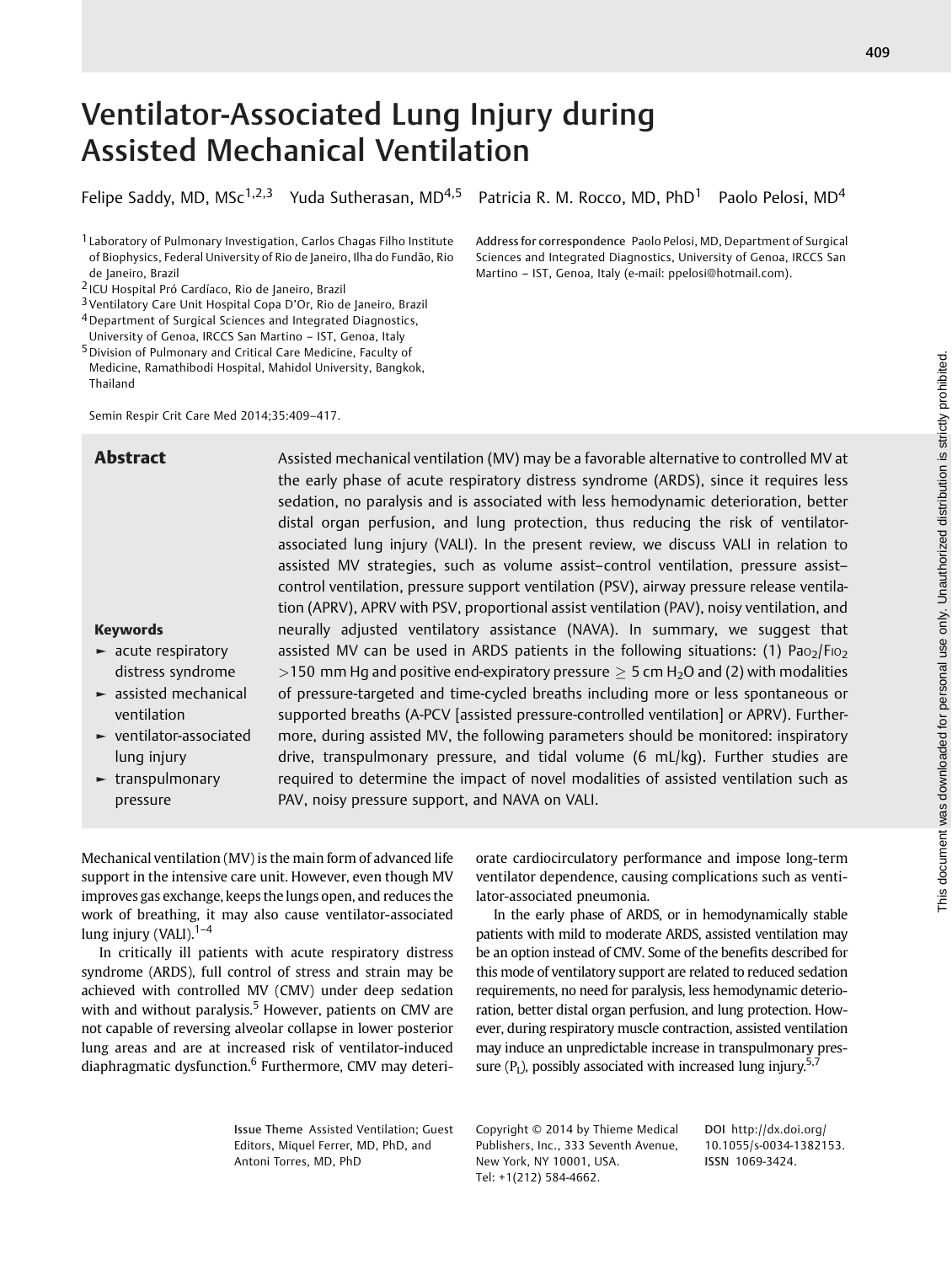

Fig. 1 Electron microscopy of lung parenchyma from lung sections of five animals per group. White arrows: alveolar capillary basement (ACB) membrane. Endothelial cells, alveolar types I and II epithelial cells were damage. ALIexp: extrapulmonary acute lung injury; ALIp: pulmonary acute lung injury; BIVENT: biphasic positive airway pressure; Cap: capillary; NV: nonventilated; P2: type II epithelial cell; PCV: pressure-controlled ventilation. (Image courtesy: Prof. Vera Capelozzi.)

During recent years, there have been many experimental and clinical studies regarding the use of different modes of assisted ventilation in ARDS, such as volume assist–control ventilation, pressure assist–control ventilation, pressure support ventilation (PSV), airway pressure release ventilation (APRV), biphasic positive airway pressure and its variants (BIPAP [Dräger, Medical AG, Lübeck, Germany], Bivent [MA-QUET, Rastatt, Germany], and Bilevel [Covidien, Mansfield, MA]) with or without PSV, proportional assist ventilation/ proportional pressure support (PAV/PPS), noisy ventilation, and neurally adjusted ventilatory assistance (NAVA). In the present review, we provide an update on the recent literature focusing on assisted MV and VALI.

# Ventilator-Associated Lung Injury

The histological changes observed in VALI are nonspecific but similar to those of ARDS.<sup>3,8</sup> There is a direct relationship between histological findings, duration of MV, and the intensity of the injury-producing process. MV with high  $P_1$  can lead to alveolar injury characterized by the presence of hyaline membrane, alveolar hemorrhage, and neutrophilic infiltration. $9$  A few minutes after the beginning of MV with high airway pressures, endothelial and epithelial lesions can be visualized by electron microscopy, $8,10$  including disruption of

type II pneumocytes, $11$  detachment of basement membrane, endothelial disruption, and alveolar edema<sup>12</sup> ( $\blacktriangleright$ **Fig. 1**). With the progression of lung injury, proliferation of fibroblasts and type II pneumocytes is also observed, as seen in late-stage ARDS. $11,13$ 

The lungs are protected against edema formation by three components: capillary filtration pressure, ability of the interstitial space to absorb and buffer extravascular fluids, and ability of the pulmonary lymphatic system to transport fluid out of the lung. MV with high peak inspiratory pressure may induce pulmonary edema even in intact animals<sup>9</sup> or exacerbate edema in the presence of preexisting lung damage.<sup>1</sup> MVinduced pulmonary edema results from changes in the permeability of the alveolar–capillary barrier and extracellular matrix and from lung epithelial and endothelial cell damage.<sup>14,15</sup> Moreover, regional differences in pulmonary perfusion and atelectasis may lead to increased filtration forces in specific alveolar–capillary units, yielding edema formation. VALI also compromises the ability of the lung to reabsorb fluid through the inhibition of active transport of  $Na<sup>+</sup>$  and reduced Na, K-ATPase activity in type II pneumocytes.<sup>16,17</sup>

MV may produce changes in surface area and increased protease activity, leading to conversion of surfactant from large (functionally superior) to small (functionally inferior) aggregates<sup>18,19</sup> and causing: (1) higher alveolar surface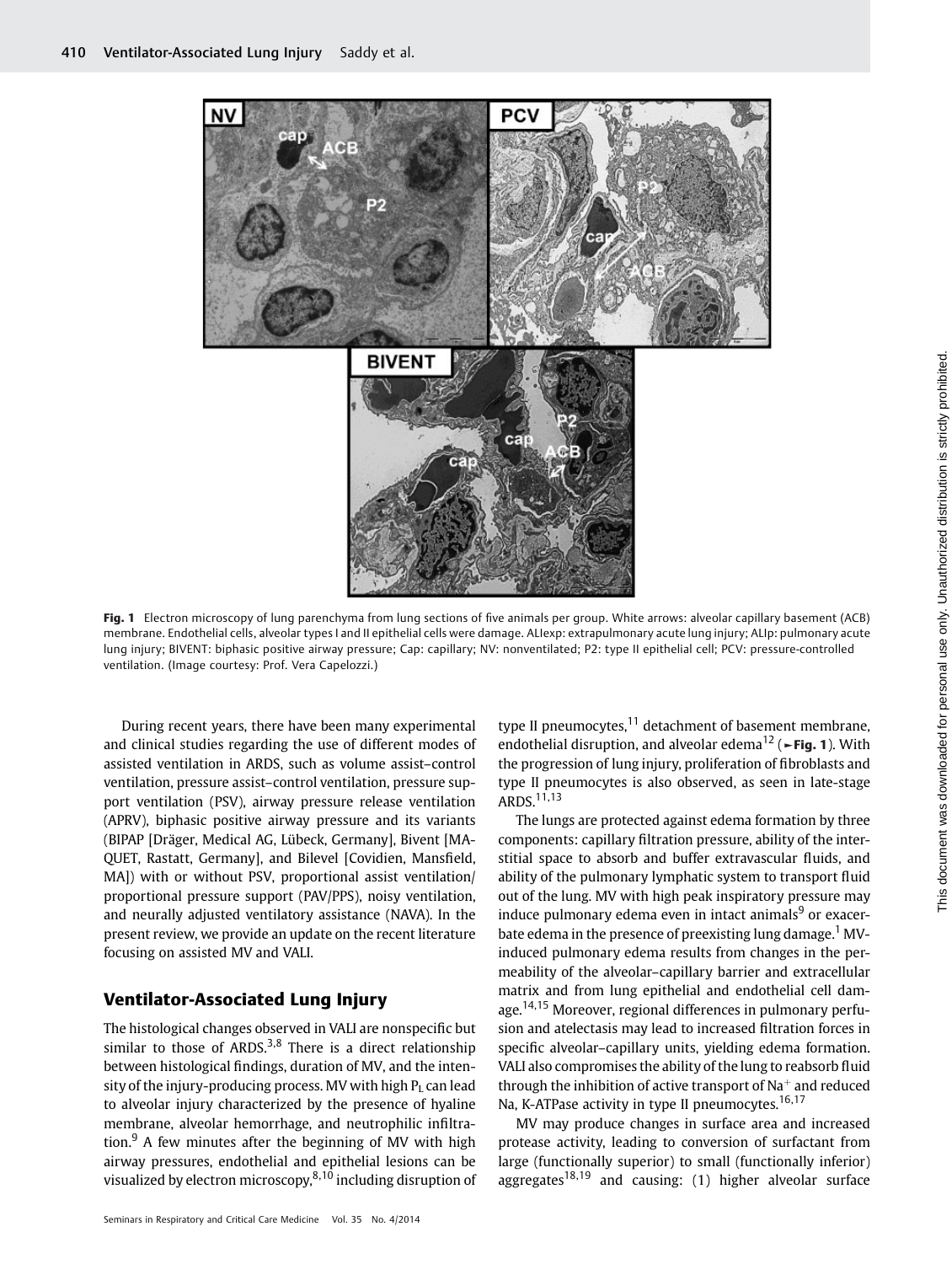tension and epithelial permeability,  $20$  (2) collapse of alveoli and peripheral airways with unequal expansion of lung units, thus increasing regional stress,  $2^1$  and (3) increased vascular filtration promoting edema formation.<sup>11</sup>

#### Determinants of Ventilator-Associated Lung Injury

#### Barotrauma and Volutrauma

High-pressure MV induces rupture of air spaces and hence barotrauma.<sup>22</sup> Even though the absolute pressure in the airways is not harmful in itself, $23$  the term volutrauma was adopted because  $P_L$  determines VALI.<sup>24,25</sup> Patients with ARDS are more susceptible to alveolar overdistension, especially when submitted to high tidal volume  $(V_T)$  with conventional MV (10–15 mL/kg) because the number of alveolar units available to be ventilated is reduced due to fluid accumulation, consolidation, and atelectasis.<sup>26</sup> Low V<sub>T</sub> ventilation reduces the mortality rate in patients with  $ARDS^{27,28}$ ; even though a  $V<sub>T</sub>$  of 6 mL/kg is not necessarily safe, it provides a better prognosis than a  $V_T$  of 12 mL/kg.

### Atelectrauma and Biotrauma

MV with low volumes at end expiration can also induce lung damage due to the opening and closing cycles of distal airways, ducts, and/or alveolar units. Atelectrauma injury resulting from the repetitive collapse and reopening of alveoli (recruitment and derecruitment) during MV triggers shear stress in the extracellular matrix and in epithelial and endothelial cells, leading to VALI.<sup>21</sup>

The classic concept of barotrauma implies that injury occurs only when stress/strain is high enough to rupture the lung; however, since the early 1990s, several studies have suggested that nonphysiological stress/strain can promote the release of proinflammatory cytokines and neutrophilic recruitment, leading to lung inflammation even in the absence of structural damage.<sup>29</sup> The term biotrauma describes a process of injury in which biophysical forces can alter the normal physiology of lung cells, increasing the levels of inflammatory mediators and promoting changes in the process of repair/remodeling of lung tissue. Clinical and experimental studies have shown that injurious ventilation strategies can initiate or perpetuate a local and systemic inflammatory response, which, in turn, can contribute significantly to multiple organ dysfunction syndrome.<sup>30</sup> Accordingly, several studies have shown that protective ventilation reduces the levels of proinflammatory mediators.<sup>31-33</sup> In this context, the mechanisms involved in the peripheral organ dysfunction observed in VALI have been associated with inflammatory cascades in lung tissue, including translocation of mediators, endotoxins, and bacteria from the lung to the systemic circulation.<sup>34</sup>

# The Role of Assisted Mechanical Ventilation in Ventilator-Associated Lung Injury

Assisted MV is a mode of respiratory support that allows different degrees of inspiratory and/or expiratory effort in each breath. An assisted MV breath is composed of inspiratory trigger, pressure or flow rate, level of inspiratory support, expiratory trigger, and positive end-expiratory pressure (PEEP). The pressure or flow rate, the level of inspiratory support, and the expiratory trigger determine inspiratory time,  $V_T$ , and inspiratory effort. All these parameters must be coordinated with the patient's inspiratory neuromuscular drive and respiratory mechanics to guarantee patient–ventilator synchronization. Different modalities of assisted MV might reduce stress and/or strain35,36 as well as the opening and closing of collapsed peripheral airways and/or atelectatic lung regions, and improve the redistribution of pulmonary perfusion,  $37,38$  thus decreasing the damage of alveolar epithelial and endothelial cells as well as extracellular matrix (►Fig. 2).

Assisted MV has been suggested to minimize the development of VALI by: (1) recruitment-dependent atelectatic lung regions, reducing opening and closing during tidal breath, thus limiting stress and/or strain; (2) distributing regional  $P_L$ and pleural pressures  $(P_{pl})$  in a more homogeneous manner; (3) increasing the variability of breathing pattern; (4) redistributing perfusion toward nonatelectatic injured areas; and (5) improving lymphatic drainage.

Transpulmonary pressure is the difference between the pressure inside the alveoli ( $P_{aw}$ ) and  $P_{pl}$ . There are important differences between the effects of  $P_{aw}$  and  $P_{pl}$  in CMV and assisted MV (►Fig. 3). During CMV, P<sub>pl</sub> depends on V<sub>T,</sub> lung impedance; perfusion increases in dependent lung regions, with collapse of the lymphatic system. Assisted ventilation may or may not be associated with homogeneous lung recruitment (►Fig. 3). In the presence of lung recruitment, end-expiratory lung volume increases, thus reducing strain, while lung elastance decreases, resulting in lower inspiratory transpulmonary pressure and stress. In the absence of lung recruitment, transpulmonary pressure might be higher than during CMV. However, the redistribution of regional blood flow toward nondependent areas may minimize lung damage, since regional  $P_{pl}$  is more negative in nondependent areas.

Conversely, spontaneous breathing during assisted MV may exacerbate lung injury by increasing patient–ventilator asynchrony and rapid shallow breathing.<sup>39</sup> In addition, negative  $P_{\text{pl}}$  may increase intrathoracic blood volume, worsening pulmonary edema, and lung damage.<sup>40</sup>



Fig. 2 Assisted mechanical ventilation attenuates VALI decreasing the damage to alveolar epithelial and endothelial cells and extracellular matrix.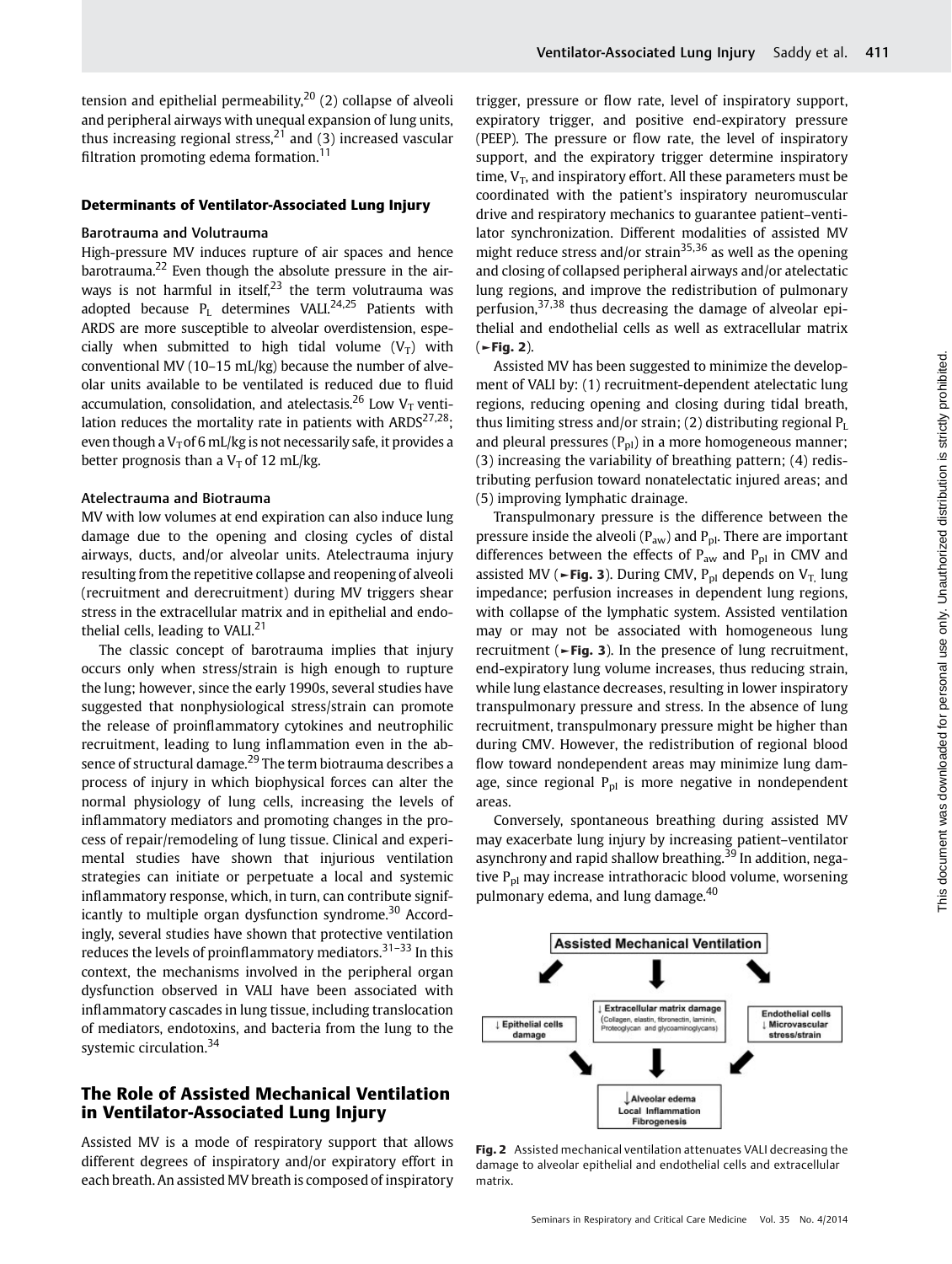

Fig. 3 Schematic representation of alveoli under different mechanical ventilation strategies: pressure controlled ventilation, and pressure assist ventilation (recruited and nonrecruited) under the same tidal volume ( $V_T$ ). Transpulmonary pressure ( $P_L$ ) is the difference between the pressure inside the alveoli ( $P_{\text{aw}}$ ) and  $P_{\text{pl}}$ . (Panel A) During controlled mechanical ventilation, P<sub>pl</sub> was positive, perfusion increased toward the dependent lung regions, and lymphatic vessels were collapsed. (Panel B) During assisted ventilation, when homogeneous alveoli were recruited, both lung strain and stress were reduced due to the increase in end-expiratory lung volume and to the reduction in inspiratory  $P_L$ , respectively. (Panel C) In the absence of lung recruitment,  $P_1$  was higher than during controlled mechanical ventilation, regional blood flow was redistributed toward nondependent areas, and lymphatic vessels remained open.

#### Volume Assist–Control Ventilation

In volume assist–control ventilation, a fixed  $V<sub>T</sub>$  is delivered in time-cycled manner in response to inspiratory activity. In a retrospective study, low  $V_T$  during volume assist-control ventilation was not associated with increased need for sedation<sup>41</sup> or neuromuscular blocking agents.<sup>42</sup>

In ARDS patients, the combination of neuromuscular blocking agents with volume assist–control ventilation has reduced lung inflammation.<sup>7</sup> In severe ARDS, the use of neuromuscular blocking agents in the first 48 hours of volume assist–control ventilation has decreased mortality.<sup>5</sup> Volume assist–control ventilation may also cause stacked breaths<sup>43</sup> or patient/ventilator asynchrony, suggesting that this ventilation mode should be avoided in the first 48 hours of severe ARDS.

### Pressure Assist–Control Ventilation

In pressure assist–control ventilation, inspiratory flow is delivered at a variable rate and with a decelerating pattern. Ventilation can be triggered by the patient's inspiratory effort and time cycling.<sup>44</sup> V<sub>T</sub> depends on the patient's impedance and inspiratory effort. Therefore, there is no guarantee that  $V_T$ is in a protective range. Also, patient/ventilator synchrony cannot be controlled, which may increase the risk of VALI.

The presence of spontaneous breathing during pressure assist–controlled ventilation depends on the severity of lung damage. Spontaneous breathing seems beneficial to recruitment in surfactant depletion-induced mild ARDS. Conversely, in severe experimental ARDS, spontaneous breathing could worsen lung damage, suggesting the use of muscle paralysis to prevent the increase in transpulmonary pressure.<sup>45</sup> Interestingly, spontaneous breathing has been reported to cause a Pendelluft phenomenon in a patient with lung injury receiving assisted pressure controlled ventilation (PCV). The Pendelluft phenomenon consisted of shifts of alveolar air from nondependent to dependent lung regions without a change in  $V_T$ .<sup>46</sup>

During protective MV in ARDS patients, the comparison between PCV and volume-controlled ventilation (VCV) yields controversial results that depend on flow rate. $47,48$  PCV offers no advantage in reducing work of breathing compared with VCV with a high flow rate, $48$  whereas PCV reduces work of breathing when inspiratory flow during VCV does not match the patient's demand. $47$ 

#### Pressure Support Ventilation

PSV, the most common mode of assisted MV,<sup>49</sup> is characterized by: (1) same level of  $P_{aw}$  supporting each breath, (2) pressure support triggered by either  $P_{aw}$  or flow during inspiration, and (3) cycling-off typically occurring at a fixed percentage of peak flow. PSV may result in reduced VALI, since it improves patient–ventilator synchrony, reduces work of breathing, and prevents fatigue of respiratory muscles. However, typical cyclic-off settings of PSV are associated with shorter inspiratory times, resulting in decreased mean  $P_{aw}$ and thus potentially leading to lung derecruitment (►Fig. 4).

### Airway Pressure Release Ventilation

APRV is described as continuous positive airway pressure (CPAP) with an intermittent pressure release phase.<sup>50</sup> The presence of an activated expiratory demand valve allows APRV to apply a continuous airway pressure  $(P_{\text{high}})$  identical to CPAP to maintain adequate lung volume and promote ventilation/perfusion match.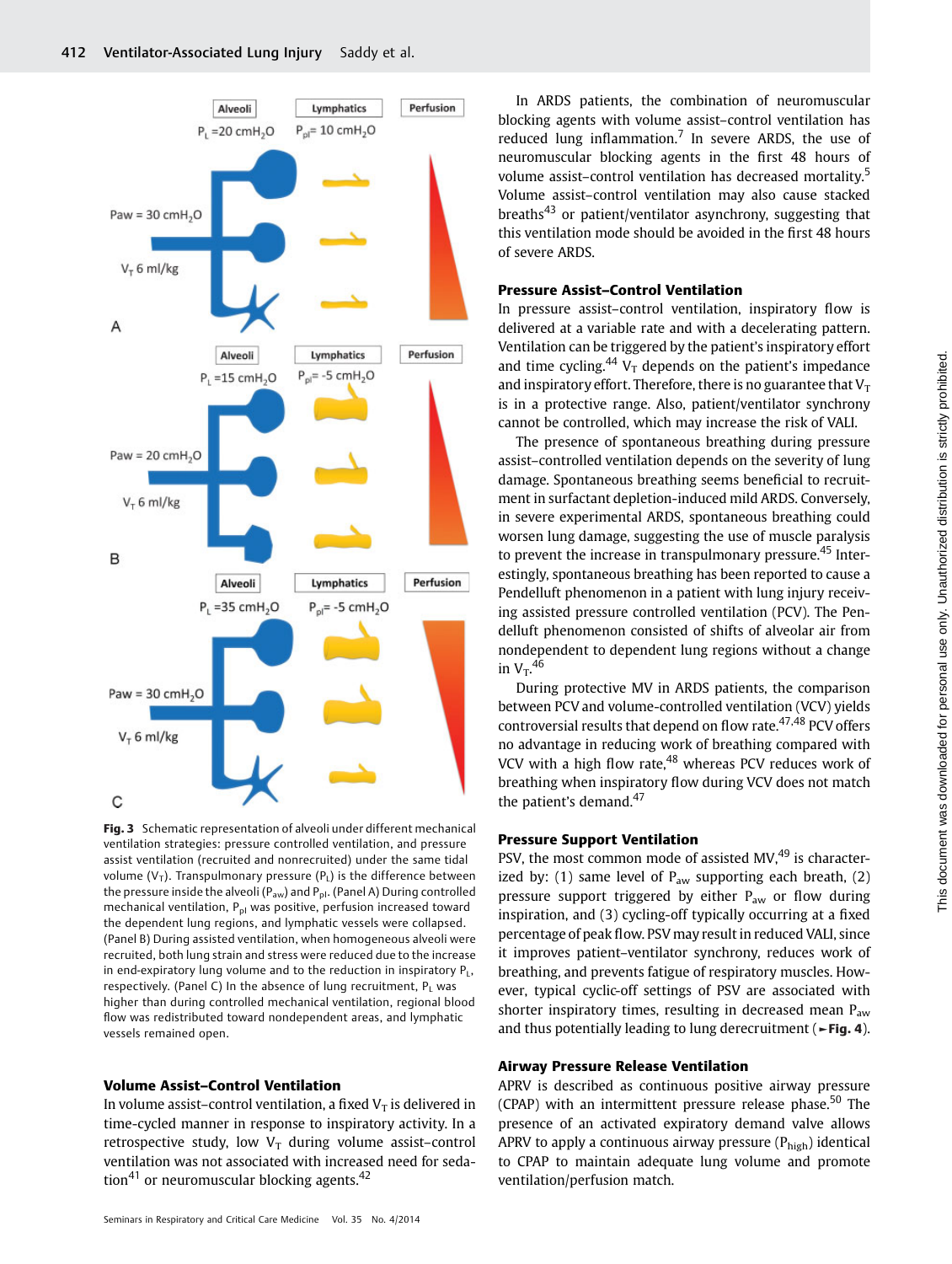

Fig. 4 Tracing of tracheal pressure during pressure support ventilation (PSV) and airway pressure release ventilation (APRV) + PSV. Note the reduced inspiratory time and mean airway pressure during PSV.

APRV parameters controlled by clinicians are  $P_{high}$ ,  $T_{high}$ ,  $P_{\text{low}}$ , and  $T_{\text{low}}$ . Time parameters ( $T_{\text{high}}$  and  $T_{\text{low}}$ ) in APRV are very well controlled, allowing a precise adjustment. The Phigh and  $T<sub>high</sub>$  regulate end-inspiratory lung volume and provide a significant contribution to mean airway pressure. Mean airway pressure is critical for maintaining an increased area of open air spaces for gas exchange. As a result, these parameters control oxygenation and alveolar ventilation. APRV adds a time-cycled release phase to a lower set pressure  $(P_{low})$ . In addition, spontaneous breathing can be integrated and is independent of ventilator cycle. CPAP breathing mimics the gas distribution of spontaneous breaths as opposed to mechanically controlled, assisted, or supported breaths, which produce less physiological distribution.<sup>51–53</sup> Mechanical (or controlled) breaths shift ventilation to nondependent lung regions, whereas spontaneous breathing during APRV results in a more dependent gas distribution and less shear stress.<sup>36</sup>

The clinical trials conducted using APRV compared with other modes of ventilation showed the following results favoring APRV<sup>51,54–59</sup>: (1) lower airway pressures to sustain similar or better oxygenation; (2) better V/Q, less dead space, and better compliance; (3) less hemodynamic impairment with higher cardiac output and oxygen delivery, less need of vasopressors; (4) shorter duration of intubation and less need of sedation; and (5) fewer intensive care unit and ventilation days.

However, to date, no clinical trial has evaluated the relationship between APRV and VALI. In this scenario, our group investigated the effects of APRV associated with a protective strategy (limited  $P_L$ , low  $V_T$ , and  $P_{low}$  to keep lungs opened) in experimental ARDS. $60$  We observed that, in experimental models of mild pulmonary and extrapulmonary ARDS, APRV led to less biological impact on lung tissue compared with PCV, regardless of the etiology of lung damage.

## Airway Pressure Release Ventilation with Pressure Support Ventilation

Currently, some ventilator manufacturers incorporate the possibility of activating PSV above  $P_{low}$  (BIPAP, Dräger) or  $P_{\text{low}}$  and  $P_{\text{high}}$  (Bivent, Maquet and Bilevel, Covidien).<sup>61</sup> The addition of PSV above  $P_{high}$  may increase transpulmonary pressure, thus improving lung recruitment ( $\blacktriangleright$ Fig. 4).<sup>62</sup> On the contrary, the addition of PSV may contradict the purposes of APRV, which are the reduction of airway pressure and the limitation of lung distension. $63,64$  Moreover, the major advantage of APRV is the preservation and promotion of spontaneous breathing, and the addition of PSV to APRV may eliminate these benefits by altering the shape of inspiratory flow curve (from sinusoidal to decelerating pattern). In addition, PSV associated with APRV may lead to air trapping and asynchrony, with negative effects on lung mechanics, work of breathing, and hemodynamic parameters. Finally, the improvement in V/Q by APRV may be reduced when PSV is added.

A recent study from our group evaluated the effects of APRV associated with PSV in experimental ARDS.<sup>62</sup> APRV  $+$ PSV showed better functional results with less lung damage and expression of inflammatory mediators compared with PCV. Although the addition of PSV to APRV seems to be safe, the optimal level of PSV to optimize lung function minimizing the risk of VALI requires further investigation.

# Proportional Assist Ventilation/Proportional Pressure Support

PAV/PPS generates positive pressure throughout inspiration in proportion to patient-generated flow and volume. Therefore, the ventilator is able to deliver flow and volume according to the patient's ventilatory demand and respiratory mechanics (respiratory system elastance and resistance). In contrast to PAV, in PAV  $+$ , the mechanical properties of the respiratory system are continuously assessed,65,66 improving patient/ventilator synchrony<sup>67</sup>; nevertheless,  $V<sub>T</sub>$  may be outside the protective range, causing VALI. $68$  A recent experimental study has reported no significant difference between conventional pressure support and PAV concerning lung mechanics, histology, and inflammation in experimental ARDS induced by saline lung lavage. $69$ 

#### Noisy Ventilation

During PSV, spontaneous breaths are supported by a fixed pressure support, which may yield a respiratory pattern with relatively low  $V_T$  variability.<sup>70</sup> However, decreased variability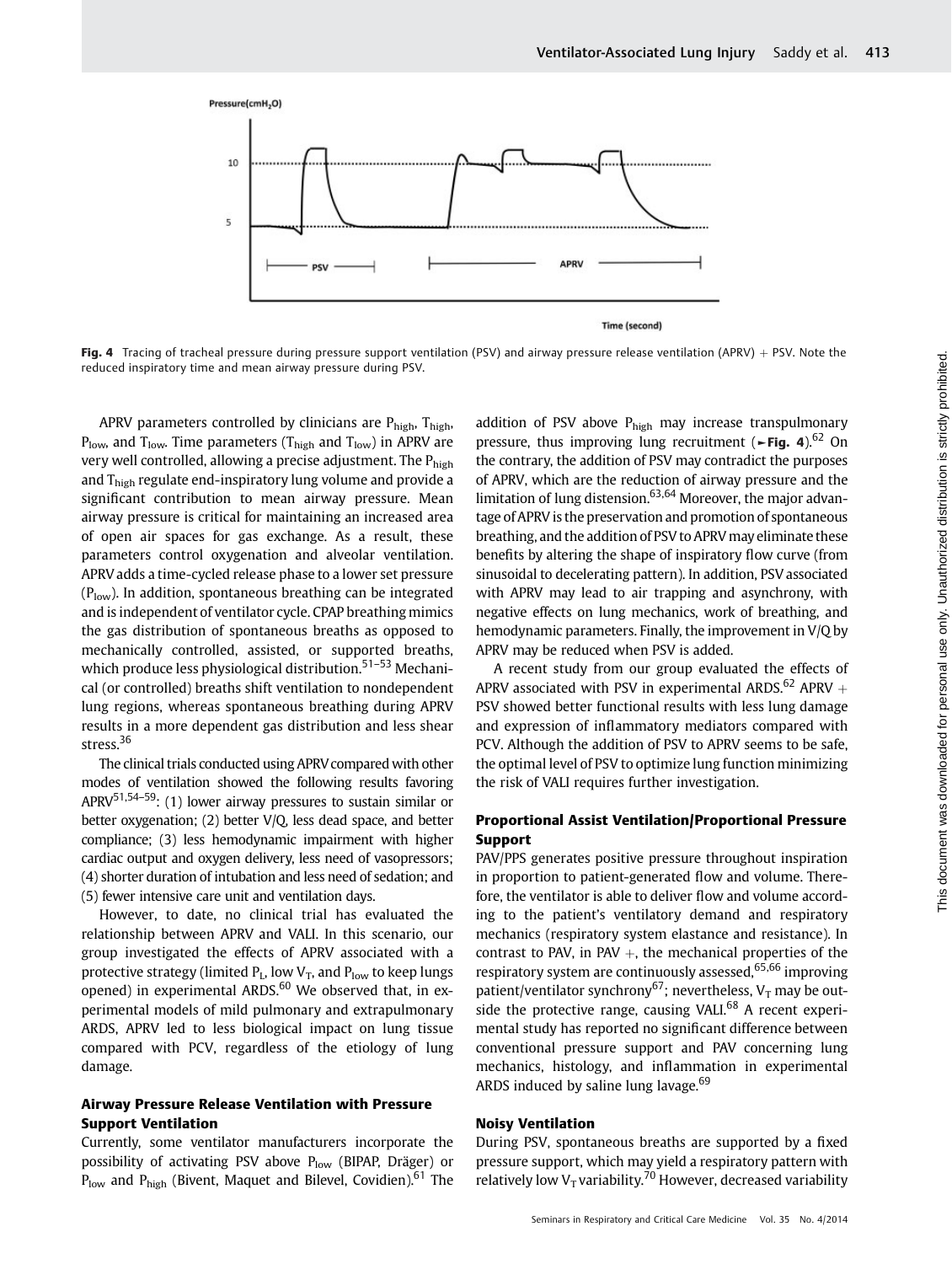of  $V_T$  has been shown to be associated with impaired lung function and increased lung damage.71–<sup>73</sup> Experimental studies have shown that the combination of assisted MV and variable  $V_T$  by means of variable pressure support levels (variable PSV, noisy PSV) may improve lung function and reduce lung inflammation.<sup>37,74,75</sup> Noisy PSV can increase the variability of the respiratory pattern even when it is intrinsically reduced, as often seen in critically ill patients.<sup>76</sup> A recent clinical study tested the safety and feasibility of noisy PSV in patients with acute hypoxemic respiratory failure.<sup>77</sup> Noisy PSV was not associated with any adverse event and was well tolerated by all patients. Noisy PSV increased the variability of  $V<sub>T</sub>$  and was associated with reduced asynchrony compared with conventional PSV.

An ongoing randomized controlled trial focusing on patients during weaning from MV is comparing the effects of conventional versus variable pressure support on the time to successful weaning, defined as the time from randomization to successful extubation.<sup>78</sup>

# Neurally Adjusted Ventilatory Assistance

NAVA delivers pressure to the airways proportional to inspiratory diaphragmatic electrical activity (EAdi).<sup>79</sup> The proportionality factor is set on the ventilator by the clinician (NAVA gain). EAdi is influenced by facilitatory and inhibitory, vagally mediated feedback loops that integrate information from mechano- and chemoreceptors that ''sense'' the degree of lung stretch, as well as chemical stimuli.<sup>80-82</sup> EAdi is upregulated if the delivered  $V_T$  is below the subject's respiratory demand and downregulated if the assist is greater than the subject's demand. $80-\overline{84}$  When the assist level with NAVA satisfies the subject's respiratory demand,  $V_T$  remains virtually unchanged despite increases in the proportionality factor. 80-84

NAVA provides assist on a breath-by-breath basis in synchrony with and in proportion to the patient's respiratory demand. Experimental and clinical studies demonstrate that NAVA may be effective in patients with increased work of breathing and/or respiratory muscle weakness. Moreover,

| <b>References</b>           | Mode of MV        | <b>VALI impact</b>                                                                                                               | Major remarks                                                                                                                                                                                                                  |
|-----------------------------|-------------------|----------------------------------------------------------------------------------------------------------------------------------|--------------------------------------------------------------------------------------------------------------------------------------------------------------------------------------------------------------------------------|
| Saddy et al <sup>60</sup>   | <b>APRV</b>       | Less biological impact on lung tissue                                                                                            | In mild pulmonary and extrapulmo-<br>nary endotoxin-induced ARDS, APRV<br>improved lung function and reduced<br>VALI compared with PCV ( $V_T \le 6$<br>mL/kg                                                                  |
| Saddy et al <sup>62</sup>   | $APRV + PSV$      | Less biological impact on lung tissue                                                                                            | In mild paraquat-induced ARDS,<br>$APRV + PSV$ led to more beneficial<br>effects than PCV and A-PCV ( $V_T \le 6$<br>mL/kg                                                                                                     |
| Xia et al $\overline{53}$   | <b>APRV</b>       | Attenuated biological impact<br>on normal lung                                                                                   | In healthy lungs, APRV resulted in less<br>biological impact compared with<br>controlled mechanical ventilation.<br>Preserving spontaneous breathing<br>attenuate selected markers of VALI                                     |
| Spieth et al <sup>74</sup>  | PSV and noisy PSV | Attenuation of lung inflammation<br>better in noisy PSV compared with<br><b>PSV</b>                                              | In surfactant depletion-induced<br>ARDS, PSV and noisy PSV attenuated<br>pulmonary inflammatory response<br>and improved gas exchange as com-<br>pared with PCV                                                                |
| Brander et al <sup>87</sup> | <b>NAVA</b>       | Prevented VALI and attenuated<br>excessive systemic and remote organ<br>inflammation                                             | In experimental hydrochloric acid-<br>induced ARDS, NAVA was as protec-<br>tive as controlled mechanical ventila-<br>tion ( $V_T < 6$ mL/kg)                                                                                   |
| Yoshida et al <sup>86</sup> | A-PCV             | Low $VT$ associated with spontaneous<br>breathing resulted in the best<br>compliance and lung aeration but<br>worsen lung damage | In surfactant depletion-induced mild<br>ARDS, even when plateau pressure is<br>limited to $<$ 30 cm H <sub>2</sub> O, strong<br>spontaneous breathing effort in-<br>creases transpulmonary pressure and<br>worsens lung injury |
| Yoshida et al <sup>45</sup> | A-PCV             | The benefits of spontaneous<br>breathing depend on the severity<br>of lung injury                                                | In surfactant depletion-induced mild<br>ARDS, spontaneous breathing was<br>beneficial to recruitment. Conversely,<br>in severe ARDS spontaneous breath-<br>ing could worsen lung damage                                        |

Table 1 The experimental studies demonstrate the effect of assisted ventilation to lung injury

Abbreviations: A-PCV, assisted pressure controlled ventilation; APRV, airway pressure release ventilation; ARDS, acute respiratory distress syndrome; NAVA, neurally adjusted ventilatory assistance; PCV, pressure controlled ventilation; PSV, pressure support ventilation; VALI, ventilator-associated lung injury;  $V_T$ , tidal volume.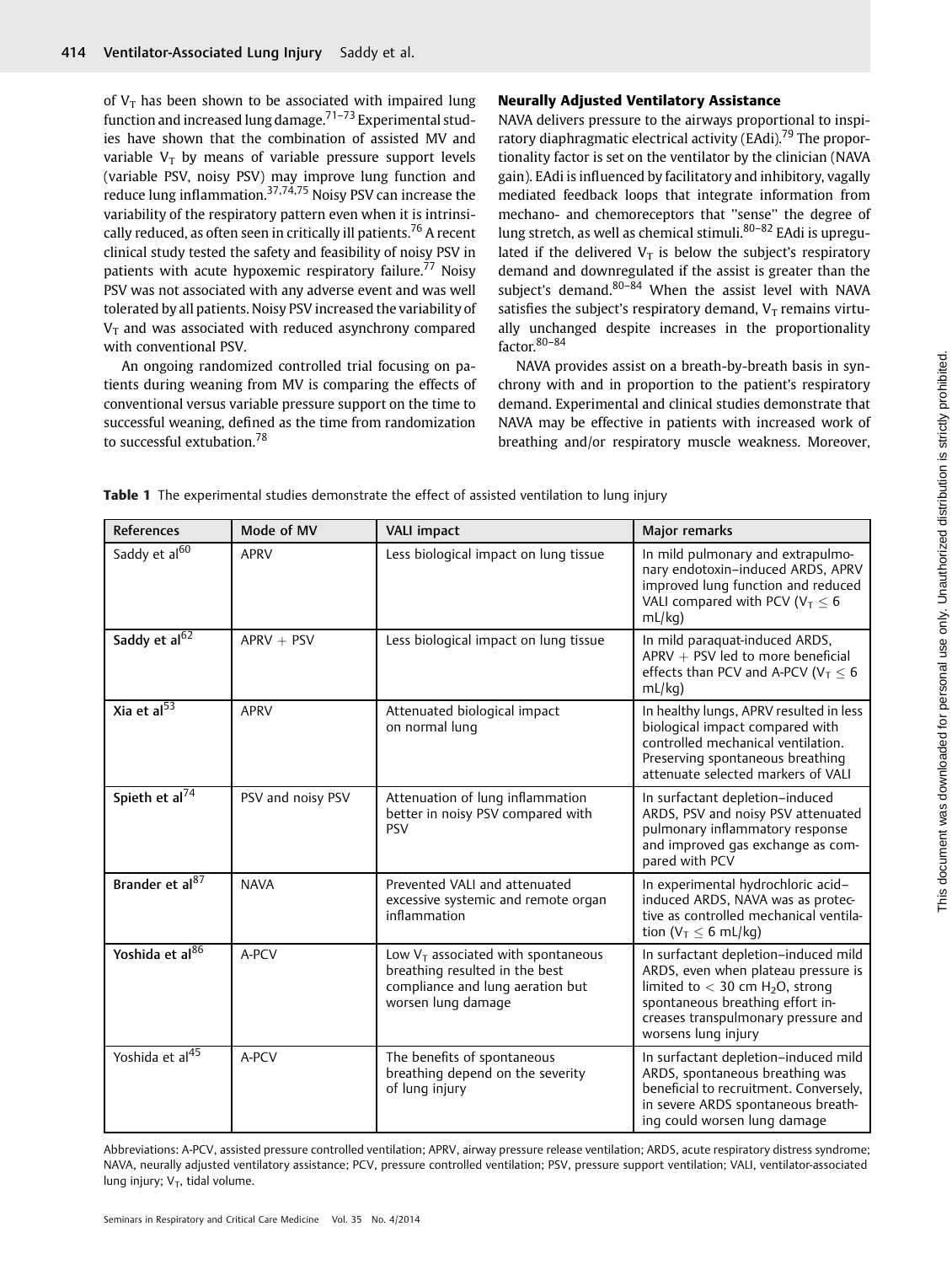NAVA prevents excessive lung distension, efficiently unloads respiratory muscles, and improves patient–ventilator synchrony.<sup>45,80,81,83–86</sup>

To evaluate whether NAVA reduces VALI, an experimental study was conducted comparing NAVA with CMV with low  $V_T$  (6 mL/kg) and high  $V_T$  (15 mL/kg) in hydrochloric acid–induced ARDS in rabbits. $87$  It was observed that in rabbits, NAVA is as effective to prevent VALI as ventilation with low  $V_T$ . Certainly, further studies should be conducted in larger animals as well as in the clinical setting  $($   $\blacktriangleright$  Table 1).

# Conclusion

Assisted MV has been used for mild and moderate ARDS, because it may minimize the development of VALI by increasing lung volume and reducing the amount of opening and closing of peripheral airways and atelectasis, thus decreasing strain and stress, respectively. Conversely, assisted MV may increase patient–ventilator asynchrony, which may result in higher transpulmonary pressure and rapid shallow breathing with further atelectasis and tidal recruitment–derecruitment, thus leading to VALI.

In ARDS patients, we suggest that assisted MV: (1) can be applied in patients with Pa $o_2$  Fi $o_2$  higher than 150 mm Hg with PEEP higher or equal to 5 cm  $H_2O$ ; (2) should be used in modalities of pressure-targeted and time-cycled breaths, including more or less spontaneous or supported breaths (pressure assist–control ventilation or APRV). Furthermore, during assisted MV, the following parameters should be monitored: inspiratory drive, transpulmonary pressure, and  $V_T$  (6 mL/kg predicted body weight). Further evidence is required to determine the impact of novel modalities of assisted ventilation, such as PAV, NAVA, and noisy pressure support on VALI. Randomized controlled trials are warranted to clearly define the role of assisted MV in different degrees of ARDS.

#### References

- 1 de Prost N, Ricard JD, Saumon G, Dreyfuss D. Ventilator-induced lung injury: historical perspectives and clinical implications. Ann Intensive Care 2011;1(1):28
- 2 Gattinoni L, Protti A, Caironi P, Carlesso E. Ventilator-induced lung injury: the anatomical and physiological framework. Crit Care Med 2010;38(10, Suppl):S539–S548
- 3 Rocco PR, Dos Santos C, Pelosi P. Pathophysiology of ventilatorassociated lung injury. Curr Opin Anaesthesiol 2012;25(2): 123–130
- 4 Slutsky AS, Ranieri VM. Ventilator-induced lung injury. N Engl J Med 2013;369(22):2126–2136
- 5 Papazian L, Forel JM, Gacouin A, et al; ACURASYS Study Investigators. Neuromuscular blockers in early acute respiratory distress syndrome. N Engl J Med 2010;363(12):1107–1116
- 6 Jaber S, Petrof BJ, Jung B, et al. Rapidly progressive diaphragmatic weakness and injury during mechanical ventilation in humans. Am J Respir Crit Care Med 2011;183(3):364–371
- 7 Forel JM, Roch A, Marin V, et al. Neuromuscular blocking agents decrease inflammatory response in patients presenting with acute respiratory distress syndrome. Crit Care Med 2006;34(11): 2749–2757
- 8 Dreyfuss D, Soler P, Basset G, Saumon G. High inflation pressure pulmonary edema. Respective effects of high airway pressure, high tidal volume, and positive end-expiratory pressure. Am Rev Respir Dis 1988;137(5):1159–1164
- 9 Webb HH, Tierney DF. Experimental pulmonary edema due to intermittent positive pressure ventilation with high inflation pressures. Protection by positive end-expiratory pressure. Am Rev Respir Dis 1974;110(5):556–565
- 10 Dreyfuss D, Basset G, Soler P, Saumon G. Intermittent positivepressure hyperventilation with high inflation pressures produces pulmonary microvascular injury in rats. Am Rev Respir Dis 1985; 132(4):880–884
- 11 Maron-Gutierrez T, Pelosi P, Rocco PRM. Ventilator-induced lung injury. In: Ferrer M, Pelosi P eds. New Developments in Mechanical Ventilation. European Respiratory Society monographs. Plymouth, UK: European Respiratory Society; 2012:1–18
- 12 dos Santos CC, Slutsky AS. The contribution of biophysical lung injury to the development of biotrauma. Annu Rev Physiol 2006; 68:585–618
- 13 Curley GF, Contreras M, Higgins B, et al. Evolution of the inflammatory and fibroproliferative responses during resolution and repair after ventilator-induced lung injury in the rat. Anesthesiology 2011;115(5):1022–1032
- 14 Pelosi P, Rocco PR. Effects of mechanical ventilation on the extracellular matrix. Intensive Care Med 2008;34(4):631–639
- 15 Dreyfuss D, Saumon G. Ventilator-induced lung injury: lessons from experimental studies. Am J Respir Crit Care Med 1998; 157(1):294–323
- 16 Sartori C, Matthay MA. Alveolar epithelial fluid transport in acute lung injury: new insights. Eur Respir J 2002;20(5):1299–1313
- 17 Lecuona E, Saldías F, Comellas A, Ridge K, Guerrero C, Sznajder JI. Ventilator-associated lung injury decreases lung ability to clear edema in rats. Am J Respir Crit Care Med 1999;159(2): 603–609
- 18 Dreyfuss D, Soler P, Saumon G. Spontaneous resolution of pulmonary edema caused by short periods of cyclic overinflation. J Appl Physiol (1985) 1992;72(6):2081–2089
- 19 Malloy JL, Veldhuizen RA, Lewis JF. Effects of ventilation on the surfactant system in sepsis-induced lung injury. J Appl Physiol (1985) 2000;88(2):401–408
- 20 Albert RK. The role of ventilation-induced surfactant dysfunction and atelectasis in causing acute respiratory distress syndrome. Am J Respir Crit Care Med 2012;185(7):702–708
- 21 Pelosi P, Rocco PR. Airway closure: the silent killer of peripheral airways. Crit Care 2007;11(1):114
- 22 Slutsky AS. Ventilator-induced lung injury: from barotrauma to biotrauma. Respir Care 2005;50(5):646–659
- 23 Bouhuys A. Physiology and musical instruments. Nature 1969; 221(5187):1199–1204
- 24 Talmor D, Sarge T, Malhotra A, et al. Mechanical ventilation guided by esophageal pressure in acute lung injury. N Engl J Med 2008; 359(20):2095–2104
- 25 Sarge T, Talmor D. Transpulmonary pressure: its role in preventing ventilator-induced lung injury. Minerva Anestesiol 2008;74(6): 335–339
- 26 Gattinoni L, Caironi P, Pelosi P, Goodman LR. What has computed tomography taught us about the acute respiratory distress syndrome? Am J Respir Crit Care Med 2001;164(9):1701–1711
- 27 [Anonymous]The Acute Respiratory Distress Syndrome Network. Ventilation with lower tidal volumes as compared with traditional tidal volumes for acute lung injury and the acute respiratory distress syndrome. N Engl J Med 2000;342(18):1301–1308
- 28 Amato MB, Barbas CS, Medeiros DM, et al. Effect of a protectiveventilation strategy on mortality in the acute respiratory distress syndrome. N Engl J Med 1998;338(6):347–354
- 29 Tremblay LN, Slutsky AS. Ventilator-induced injury: from barotrauma to biotrauma. Proc Assoc Am Physicians 1998;110(6): 482–488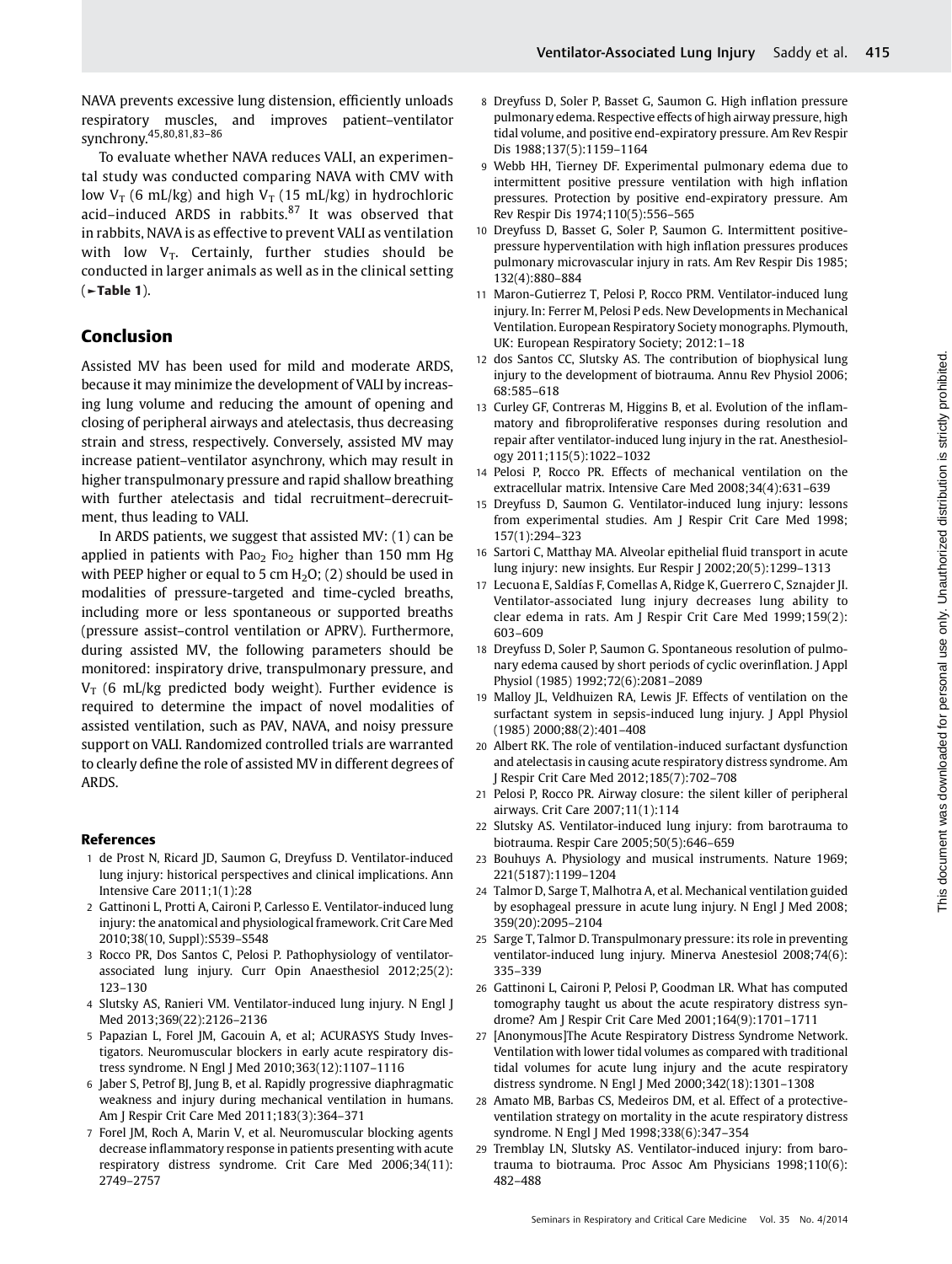- 30 Brégeon F, Delpierre S, Chetaille B, et al. Mechanical ventilation affects lung function and cytokine production in an experimental model of endotoxemia. Anesthesiology 2005;102(2):331–339
- 31 Wolthuis EK, Choi G, Dessing MC, et al. Mechanical ventilation with lower tidal volumes and positive end-expiratory pressure prevents pulmonary inflammation in patients without preexisting lung injury. Anesthesiology 2008;108(1):46–54
- 32 Michelet P, D'Journo XB, Roch A, et al. Protective ventilation influences systemic inflammation after esophagectomy: a randomized controlled study. Anesthesiology 2006;105(5):911–919
- 33 Parsons PE, Eisner MD, Thompson BT, et al; NHLBI Acute Respiratory Distress Syndrome Clinical Trials Network. Lower tidal volume ventilation and plasma cytokine markers of inflammation in patients with acute lung injury. Crit Care Med 2005;33(1):1–6, discussion 230–232
- 34 Tremblay LN, Slutsky AS. Ventilator-induced lung injury: from the bench to the bedside. Intensive Care Med 2006;32(1):24–33
- 35 Gama de Abreu M, Pelosi P, Rocco PRM. Pros and Cons of Assisted Mechanical Ventilation in Acute Lung Injury. In: Vincent JL ed. Annual Update in Intensive Care and Emergency Medicine. Mörlenbach, Germany: Strauss GmbH. 2011:159–173
- 36 Gama de Abreu M, Cuevas M, Spieth PM, et al. Regional lung aeration and ventilation during pressure support and biphasic positive airway pressure ventilation in experimental lung injury. Crit Care 2010;14(2):R34
- 37 Carvalho AR, Spieth PM, Güldner A, et al. Distribution of regional lung aeration and perfusion during conventional and noisy pressure support ventilation in experimental lung injury. J Appl Physiol (1985) 2011;110(4):1083–1092
- 38 Carvalho AR, Spieth PM, Pelosi P, et al. Pressure support ventilation and biphasic positive airway pressure improve oxygenation by redistribution of pulmonary blood flow. Anesth Analg 2009; 109(3):856–865
- 39 Thille AW, Rodriguez P, Cabello B, Lellouche F, Brochard L. Patientventilator asynchrony during assisted mechanical ventilation. Intensive Care Med 2006;32(10):1515–1522
- 40 Kallet RH, Alonso JA, Luce JM, Matthay MA. Exacerbation of acute pulmonary edema during assisted mechanical ventilation using a low-tidal volume, lung-protective ventilator strategy. Chest 1999; 116(6):1826–1832
- 41 Kahn JM, Andersson L, Karir V, Polissar NL, Neff MJ, Rubenfeld GD. Low tidal volume ventilation does not increase sedation use in patients with acute lung injury. Crit Care Med 2005;33(4): 766–771
- 42 Cheng IW, Eisner MD, Thompson BT, Ware LB, Matthay MA; Acute Respiratory Distress Syndrome Network. Acute effects of tidal volume strategy on hemodynamics, fluid balance, and sedation in acute lung injury. Crit Care Med 2005;33(1):63–70, discussion 239–240
- 43 Pohlman MC, McCallister KE, Schweickert WD, et al. Excessive tidal volume from breath stacking during lung-protective ventilation for acute lung injury. Crit Care Med 2008;36(11):3019–3023
- 44 Nichols D, Haranath S. Pressure control ventilation. Crit Care Clin 2007;23(2):183–199, viii–ix
- 45 Yoshida T, Uchiyama A, Matsuura N, Mashimo T, Fujino Y. The comparison of spontaneous breathing and muscle paralysis in two different severities of experimental lung injury. Crit Care Med 2013;41(2):536–545
- 46 Yoshida T, Torsani V, Gomes S, et al. Spontaneous effort causes occult pendelluft during mechanical ventilation. Am J Respir Crit Care Med 2013;188(12):1420–1427
- 47 Kallet RH, Campbell AR, Alonso JA, Morabito DJ, Mackersie RC. The effects of pressure control versus volume control assisted ventilation on patient work of breathing in acute lung injury and acute respiratory distress syndrome. Respir Care 2000;45(9):1085–1096
- 48 Kallet RH, Campbell AR, Dicker RA, Katz JA, Mackersie RC. Work of breathing during lung-protective ventilation in patients with acute lung injury and acute respiratory distress syndrome: a

comparison between volume and pressure-regulated breathing modes. Respir Care 2005;50(12):1623–1631

- 49 Esteban A, Anzueto A, Frutos F, et al; Mechanical Ventilation International Study Group. Characteristics and outcomes in adult patients receiving mechanical ventilation: a 28-day international study. JAMA 2002;287(3):345–355
- 50 Daoud EG, Farag HL, Chatburn RL. Airway pressure release ventilation: what do we know? Respir Care 2012;57(2):282–292
- 51 Putensen C, Zech S, Wrigge H, et al. Long-term effects of spontaneous breathing during ventilatory support in patients with acute lung injury. Am J Respir Crit Care Med 2001;164(1):43–49
- 52 Wrigge H, Zinserling J, Neumann P, et al. Spontaneous breathing improves lung aeration in oleic acid-induced lung injury. Anesthesiology 2003;99(2):376–384
- 53 Xia J, Sun B, He H, Zhang H, Wang C, Zhan Q. Effect of spontaneous breathing on ventilator-induced lung injury in mechanically ventilated healthy rabbits: a randomized, controlled, experimental study. Crit Care 2011;15(5):R244
- 54 Varpula T, Jousela I, Niemi R, Takkunen O, Pettilä V. Combined effects of prone positioning and airway pressure release ventilation on gas exchange in patients with acute lung injury. Acta Anaesthesiol Scand 2003;47(5):516–524
- 55 Varpula T, Valta P, Niemi R, Takkunen O, Hynynen M, Pettilä VV. Airway pressure release ventilation as a primary ventilatory mode in acute respiratory distress syndrome. Acta Anaesthesiol Scand 2004;48(6):722–731
- 56 Räsänen J, Cane RD, Downs JB, et al. Airway pressure release ventilation during acute lung injury: a prospective multicenter trial. Crit Care Med 1991;19(10):1234–1241
- 57 Cane RD, Peruzzi WT, Shapiro BA. Airway pressure release ventilation in severe acute respiratory failure. Chest 1991;100(2): 460–463
- 58 Fan E, Khatri P, Mendez-Tellez PA, Shanholtz C, Needham DM. Review of a large clinical series: sedation and analgesia usage with airway pressure release and assist-control ventilation for acute lung injury. J Intensive Care Med 2008;23(6):376–383
- 59 Dart BW IV, Maxwell RA, Richart CM, et al. Preliminary experience with airway pressure release ventilation in a trauma/surgical intensive care unit. J Trauma 2005;59(1):71–76
- 60 Saddy F, Moraes L, Santos CL, et al. Biphasic positive airway pressure minimizes biological impact on lung tissue in mild acute lung injury independent of etiology. Crit Care 2013;17(5):R228
- 61 Putensen C, Wrigge H. Clinical review: biphasic positive airway pressure and airway pressure release ventilation. Crit Care 2004; 8(6):492–497
- 62 Saddy F, Oliveira GP, Garcia CS, et al. Assisted ventilation modes reduce the expression of lung inflammatory and fibrogenic mediators in a model of mild acute lung injury. Intensive Care Med 2010;36(8):1417–1426
- 63 Beck J, Gottfried SB, Navalesi P, et al. Electrical activity of the diaphragm during pressure support ventilation in acute respiratory failure. Am J Respir Crit Care Med 2001;164(3):419–424
- 64 Dembinski R, Max M, Bensberg R, Rossaint R, Kuhlen R. Pressure support compared with controlled mechanical ventilation in experimental lung injury. Anesth Analg 2002;94(6):1570–- 1576table of contents
- 65 Younes M, Webster K, Kun J, Roberts D, Masiowski B. A method for measuring passive elastance during proportional assist ventilation. Am J Respir Crit Care Med 2001;164(1):50–60
- Younes M, Kun J, Masiowski B, Webster K, Roberts D. A method for noninvasive determination of inspiratory resistance during proportional assist ventilation. Am J Respir Crit Care Med 2001; 163(4):829–839
- 67 Alexopoulou C, Kondili E, Plataki M, Georgopoulos D. Patient-ventilator synchrony and sleep quality with proportional assist and pressure support ventilation. Intensive Care Med 2013;39(6):1040–1047
- 68 Chanques G, Kress JP, Pohlman A, et al. Impact of ventilator adjustment and sedation-analgesia practices on severe